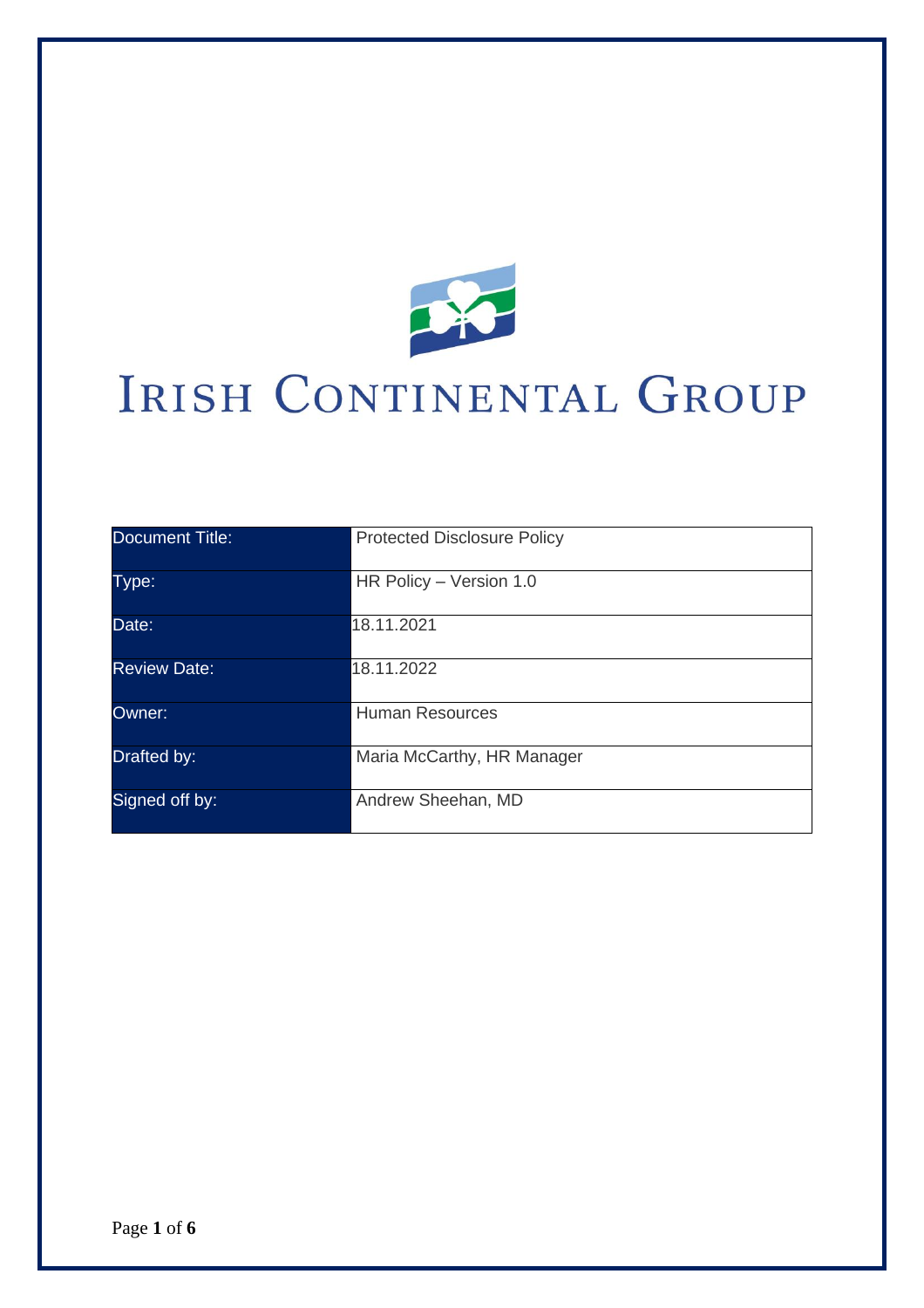

# Table of Contents

| 2.0  |  |
|------|--|
| 3.0  |  |
| 4.0  |  |
| 5.0  |  |
| 6.0  |  |
| 7.0  |  |
| 8.0  |  |
| 9.0  |  |
| 10.0 |  |
|      |  |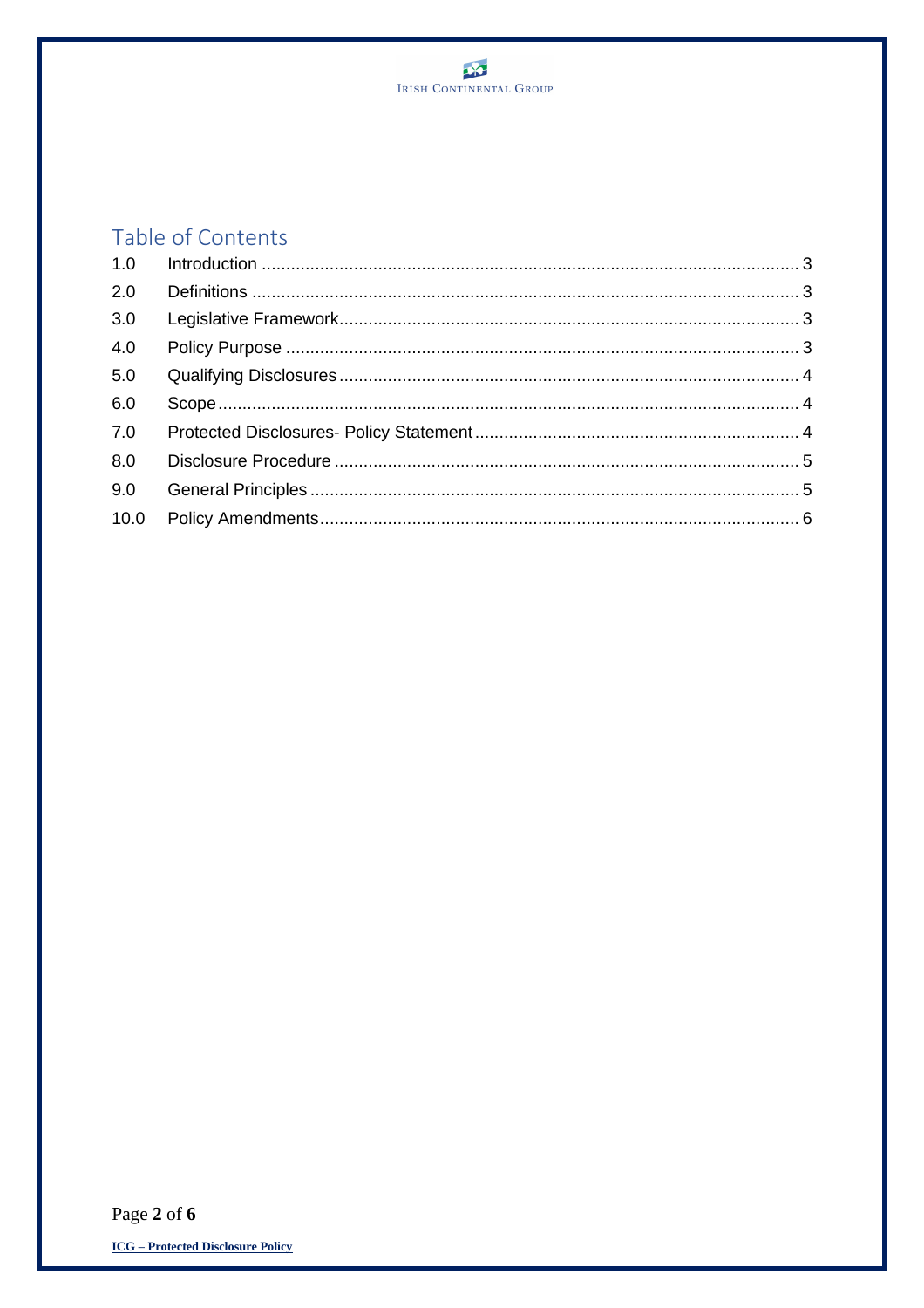### **1.0 INTRODUCTION**

ICG is committed to preserving the highest standards of integrity, transparency, probity and accountability, and recognises that our employees play a key role in achieving these aims. Wrongdoing such as corruption or malpractice, or the concealing of these, can have a devastating effect on our professional reputations, working relationships and morale. Often, employees can be the first to know when someone inside or connected with the Company is involved in illegal or improper activity and practices, but often they may feel apprehensive about reporting their concerns.

This may be because they feel that speaking up would be disloyal to their colleagues or, to the Company itself or because they may fear they will experience negative repercussions (i.e. that they will be victimised) as a result.

International best practice in corporate governance recommends that companies put in place formal procedures whereby individuals can report such concerns. ICG has therefore developed this Protected Disclosure Policy (also commonly referred to as a "whistle blowing' policy). This policy is viewed by ICG as an integral component of its risk management process.

ICG takes all wrongdoings very seriously, whether they be by employees (including senior management), subsidiary companies or contractors. This Protected Disclosures Policy sets out a process by which concerns in relation to wrongdoings can be reported and dealt with in a clear, formal and safe manner. ICG recognises that employees have an important role to play in achieving this goal.

The Company will support employees who disclose information which they reasonably believe tends to show one or more wrongdoing(s). This policy also contains safeguards to deter mischievous reporting. In addition, ICG's Anti-Bribery Policy should be read in conjunction with this Policy.

#### **2.0 DEFINITIONS**

#### 2.1 **ICG**

For the purpose of this policy ICG (the Company) refers to Irish Continental Group plc and its subsidiaries, Irish Ferries Limited (trading as Irish Ferries and Dublin Ferryport Terminals), Eucon Shipping and Transport Limited, Contarga Limited and Belfast Container Terminals (BCT) Limited.

#### 2.2 **Whistleblower**

A whistleblower is a person, usually an employee, who exposes information or activity within a private, public, or government organization that is deemed illegal, illicit, unsafe, fraud, or abuse of taxpayer fund

# **3.0 LEGISLATIVE FRAMEWORK**

This policy is drafted pursuant to the Protected Disclosure Act 2014(IRL) and Public Interest Disclosure Act 1998 (UK).

#### **4.0 POLICY PURPOSE**

The purpose of the Protected Disclosures Policy is to encourage employees or any person who works or has worked for ICG to make a disclosure in respect of significant matters, and to provide protection for the person making the disclosure. This Protected Disclosures Policy is intended to apply to major concerns that an individual may have regarding any aspect of

Page **3** of **6**

**ICG – Protected Disclosure Policy**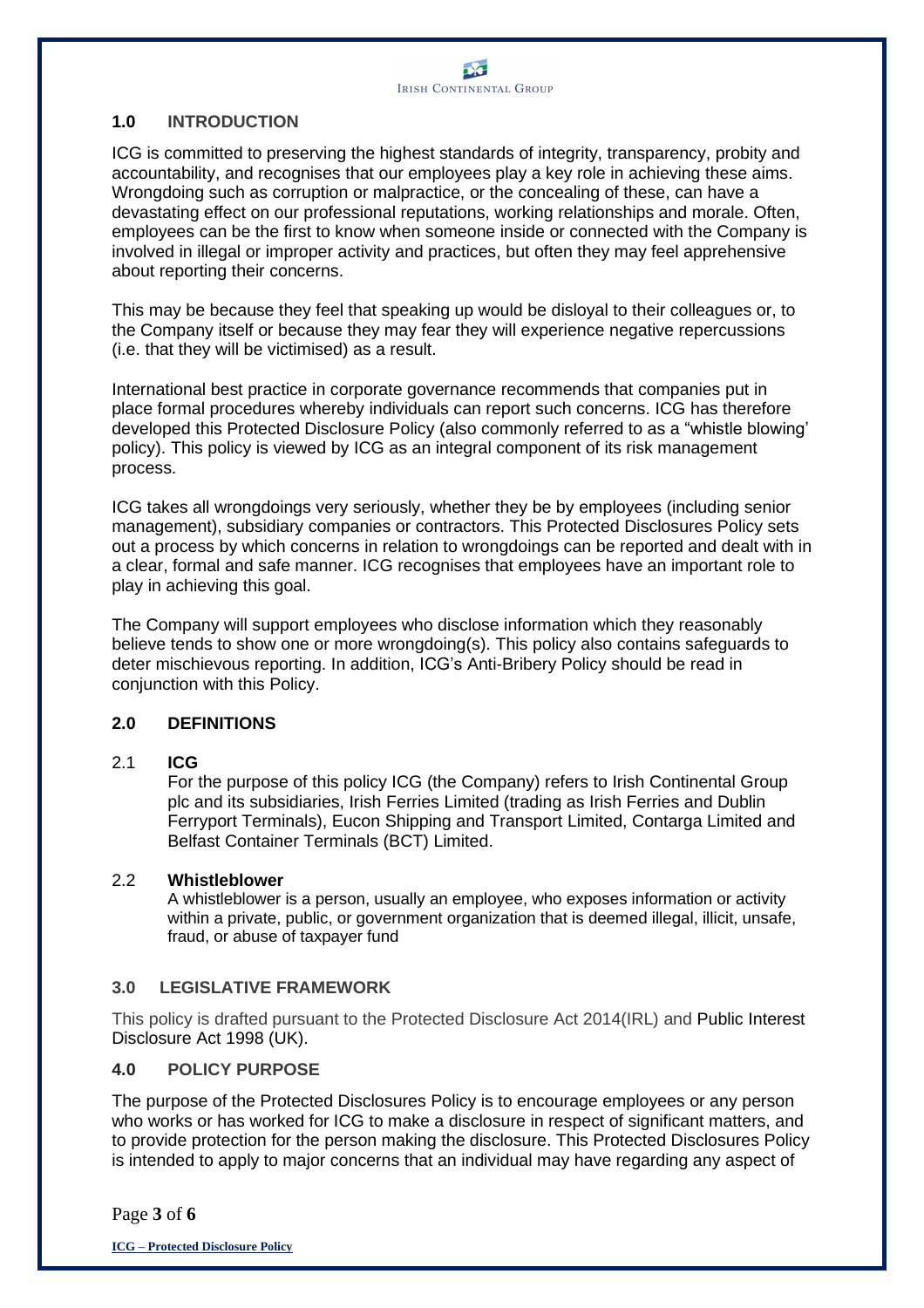

the Company's activities or the conduct of other employees that is not properly addressed within the scope of other Company policies.

This policy aims to protect employees from penalisation where they make a disclosure of information that comes to their attention in connection with their work at ICG. This information may include, but is not limited to, investigation results, findings, opinions or information obtained during the course of an individual performing his/her duties.

#### **5.0 Qualifying Disclosures**

Employees who raise legitimate concerns about specified matters are protected under the Act. Specified matters are called "qualifying disclosures". A qualifying disclosure is one made in good faith by an employee who has a reasonable belief that:

(a) A criminal offence has been committed, is being committed, or is likely to be committed.

(b) A person has failed, is failing, or is likely to fail to comply with a legal obligation. health and safety of any individual has been, is being or is likely to be endangered.

(e) The environment has been, is being or is likely to be damaged.

(f) Information tending to show any matter falling within any one of the above categories has been, is being, or is likely to be deliberately concealed.

(g) An unlawful of otherwise improper use of funds or resources of a public body has occurred, is occurring or is likely to occur

(h) An act or omission by or on behalf of a public body is oppressive, discriminatory or grossly negligent or constitutes gross mismanagement. If an individual has any genuine concerns related to suspected wrongdoing or danger affecting any of the ICG's activities he/she should report it under this policy.

This policy should not be used for complaints relating to an employee's own personal circumstances or arising out of his/her work with ICG, such as the way he/she has been treated at work. In those cases, the individual should use the Grievance Procedure or the Dignity at Work Policy, where appropriate.

This policy is not designed to be used to re-open any matters that have been addressed under other ICG policies nor should it be viewed as an alternative to those procedures in respect of matters that would more appropriately be considered under them.

#### **6.0 SCOPE**

This Procedure applies to all employees. In addition, agency workers and contractors who perform functions in relation to the Company are encouraged to use it.

#### **7.0 PROTECTED DISCLOSURES – POLICY STATEMENT**

We seek to conduct our business honestly and with integrity at all times. It is our policy as an Employer to ensure that at every level of management our business is conducted in such a way as to comply with all legal requirements that govern our activities.

However, we acknowledge that all businesses face the risk of their activities going wrong from time to time, or of unknowingly harbouring malpractice.

We believe we have a duty to take appropriate measures to identify such situations and to attempt to remedy them. By encouraging a culture of openness and accountability, we believe we can help prevent such situations occurring. There is no reason for any employee to believe that he or she will suffer a detriment for speaking up if they believe something is wrong or if we are alerted to it, we will conceal or destroy evidence.

Page **4** of **6**

**ICG – Protected Disclosure Policy**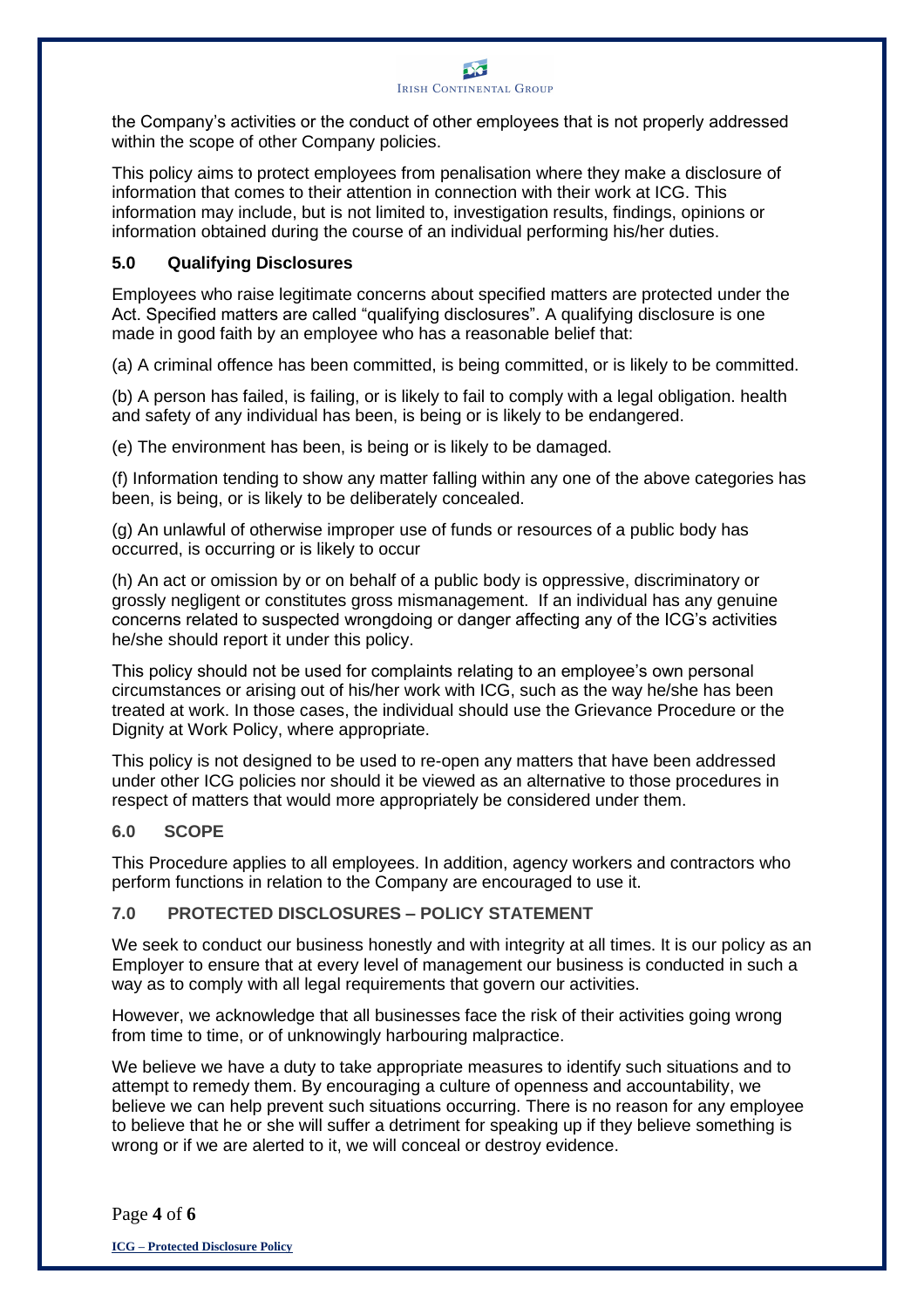#### **8.0 DISCLOSURE PROCEDURE**

In the event of you wishing to make a qualifying disclosure, you should follow the steps below:

(a) In the first instance, report the situation to your Manager. If you do not wish to speak to your Manager, you can instead speak to HR. Such disclosures should be made promptly so that an investigation may proceed, and any action taken expeditiously.

(b) All qualifying disclosures will be treated seriously. The disclosure will be promptly and fairly investigated, and, as part of the investigatory process, you will be interviewed and asked to provide a written witness statement setting out the nature and details of the disclosure and the basis for it. Confidentiality will be maintained during the investigatory process to the extent that this is practical and appropriate in the circumstances. However, in order to effectively investigate a disclosure, we must be able to determine the scope of the investigation and the individuals who should be informed of or interviewed about the disclosure.

If it becomes necessary to disclose your identity, we will make efforts to inform you that your identity will be disclosed. In order not to jeopardise the investigation, you are also expected to keep the fact that you have raised a concern, the nature of the concern and the identity of those involved confidential.

The length and scope of the investigation will depend on the subject matter of the disclosure. We reserve the right to arrange for another Manager to conduct the investigation other than the Manager with whom you raised the matter. In addition, an investigative team with experience of operating workplace procedures or specialist knowledge of the subject matter of the disclosure may be appointed.

(c) It is not normally appropriate to set a specific timeframe for completion of investigations in advance, because the diverse nature of disclosures makes this unworkable.

(d) Once the investigation has been completed, you will be informed in writing of the outcome, together with our conclusions and decision in a timely manner. However, the need for confidentiality may prevent us from giving you specific details of the investigation or actions taken. We are committed to taking appropriate action with respect to all qualifying disclosures which are upheld.

(e) When our conclusions have been finalised, any necessary action will be taken. This could include either reporting the matter to an appropriate external Government Department or Regulatory Agency and/or taking internal disciplinary action against relevant members of staff. We will endeavour to inform you if a referral to an external agency is about to or has taken place, although we may need to make such a referral without your knowledge or consent if this is appropriate in the circumstances. We will also review and implement any recommendations for change to minimise the risk of the recurrence of any malpractice or impropriety which has been uncovered. If no action is to be taken, the reasons for this will be explained you.

(f) If, upon conclusion of the above stages, you reasonably believe that appropriate action has still not been taken, you may then report the matter to the proper authority in good faith. However, we always encourage employees to raise their concerns directly in the first instance, rather than externally.

# **9.0 GENERAL PRINCIPLES**

You should report anything you become aware of that is illegal. You will not be victimised, subjected to a detriment or dismissed for raising a genuinely held concern in good faith under this Policy, even if your disclosure is not upheld.

Page **5** of **6**